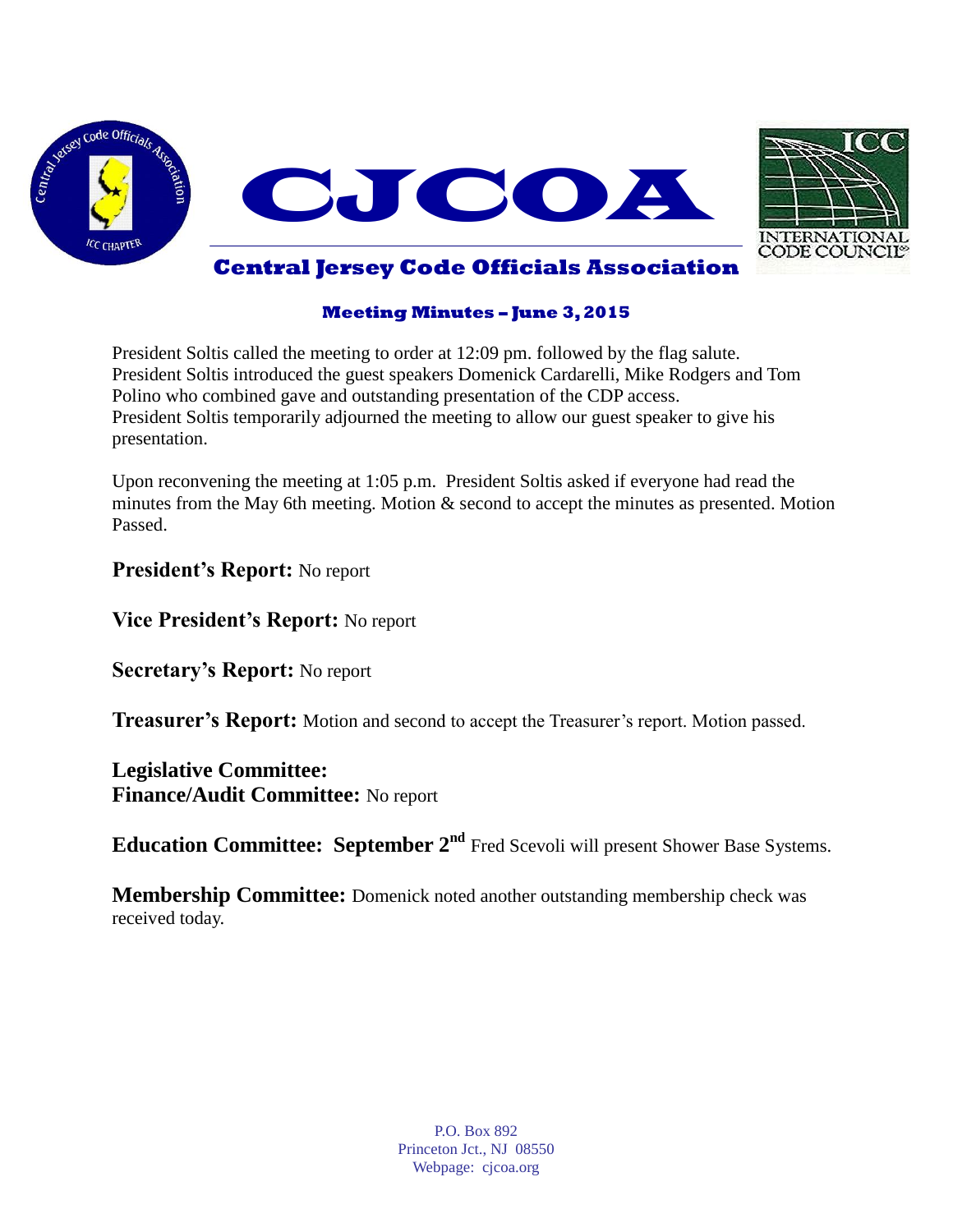**By-Laws Committee**: Mike Rodgers presented that the (2) previous By-Law changes have been posted online for the past (30) days.

1. Change to the scholarship committee of (3) members in good standing. Review and return applications for scholarships as well as the Merritt award with recipients decided by the executive board at the December meeting. Motion and second, motion passed.

2. The annual meeting held on the first Wednesday in January will be change to, "the annual meeting will be held to a date determined in December." Motion and second, motion passed.

# **Historical Committee:** No report

**Good & Welfare Committee:** Loni, A correspondence from Ms. Belmont read , thanking CJCOA for there generous scholarship that was given. Also mentioned was Vice President Randy Bannerman had recently been released from the hospital. Hoping for a quick recovery.

## **Public Relations Committee:** No report

**Code Change Committee:** Mike Rodgers addressed 2015 Codes are still at the State and should be in the NJ Register by end of summer. Building sub code committee was held on May  $29<sup>th</sup>$  discussing the Re-had code and responsibilities.

## **Nominating Committee:** No report

**Scholarship Committee:** Scholarship and Merritt award information is posted on the website.

**Website Committee:** Domenick Cardarelli reported website is up to date. Golf pictures will be posted in the near future.

Golf Committee: Domenick Cardarelli reported that there we 87 golfers present for this outstanding event generating a financial banner year. A big thanks was given to all those who helped out.

# **Ad-Hoc**

- **Building Safety Week:** No report
- **DCA/UCC:** No report
- **NJBOA:** Domenick was present at the last meeting noting there were some by-law changes made.

P.O. Box 892 Princeton Jct., NJ 08550 Webpage: cjcoa.org